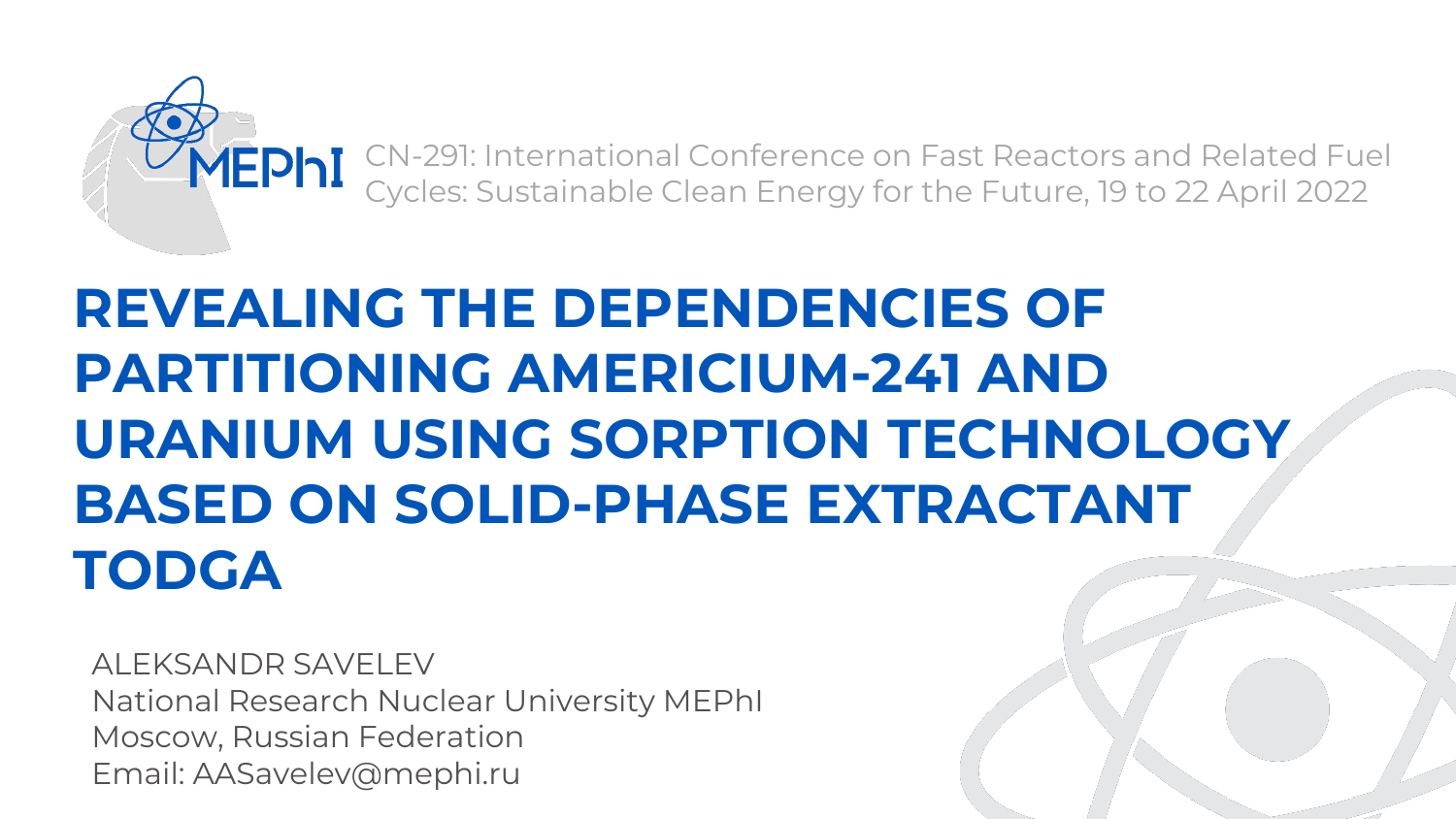



To reveal the dependences of the separation of americium-241 and uranium using sorption<br>**Objective** technology based on the solid-phase extractant TODGA technology based on the solid-phase extractant TODGA.



*FIG. 1. Structure of N, N, N ', N' – tetraoctyldiglycolamide (TODGA)*

*Table 1. Characteristics of the solid-phase extractants based on TODGA samples under study*

| Sample              | Functional                                      | Porosity, %          | Specific grain<br>area, $m^2/g$ | Average grain<br>diameter, mm |
|---------------------|-------------------------------------------------|----------------------|---------------------------------|-------------------------------|
| $\overline{2}$<br>3 | cation exchanger<br>cation exchanger<br>neutral | 33,8<br>57,7<br>54,3 | 87,0<br>11,8<br>83,2            | 1,0<br>ک, ا<br>O,7            |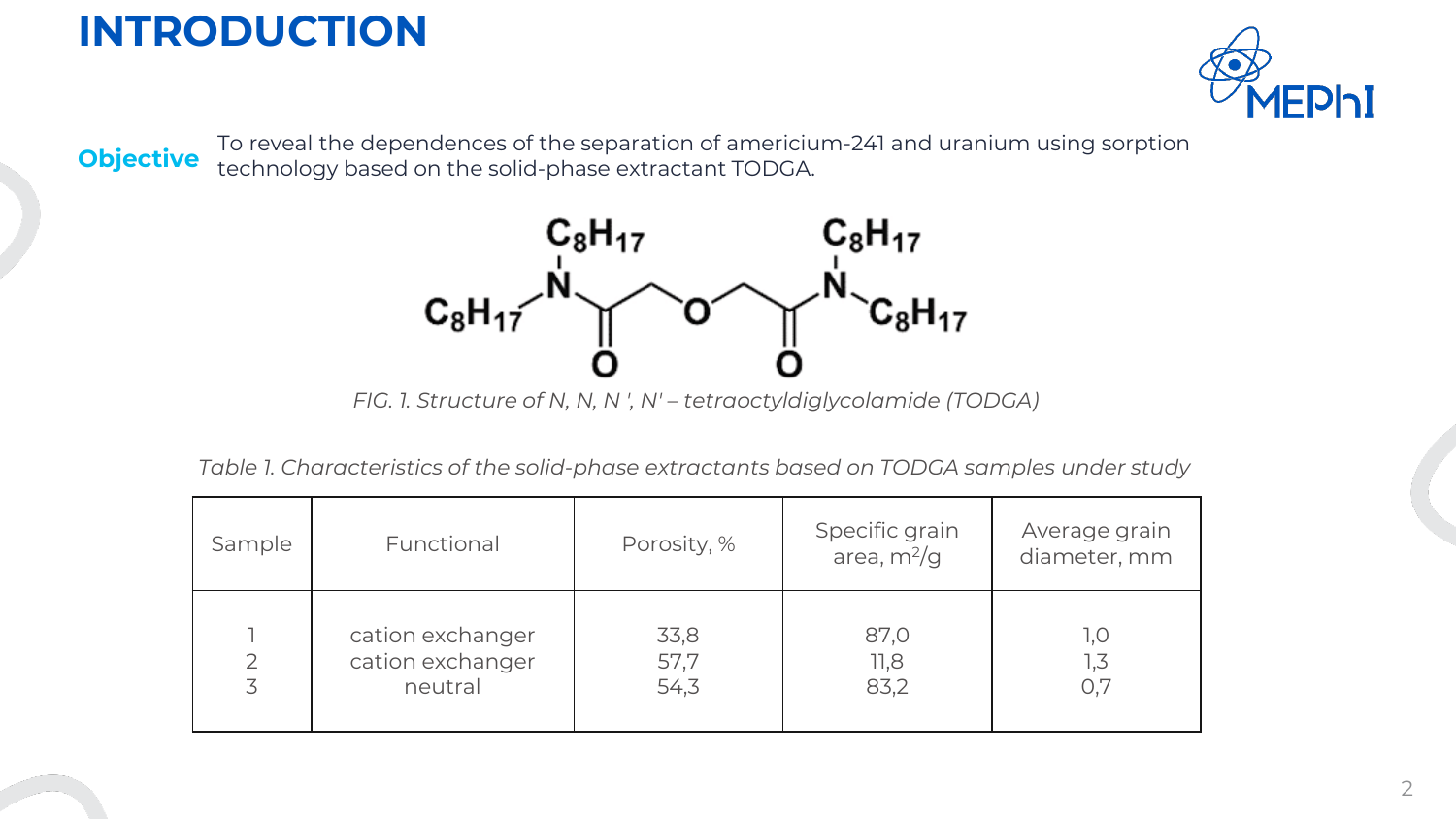## **STATEMENT OF THE RESEARCH PROBLEM**



$$
C_{Me-sample} = V_{solution} (C_{iniMe} - C_{resMe}) / V_{sample}
$$
 (1)  

$$
K_d = C_{Me-sample} / C_{Me-solution}
$$
 (2)

**STATEMENT OF THE RESEARCH PROBLEM**<br>  $C_{\text{M} = \text{w}_\text{adiab}} C_{\text{badic}} C_{\text{radic}} - C_{\text{radic}})/V_{\text{ampt}}$  (1)<br>  $K_d = C_{\text{M} = \text{w}_\text{adiab}} / C_{\text{M} = \text{cdiniab}}$  (1)<br>  $K_d = C_{\text{M} = \text{c}_\text{M} = \text{c}_\text{M} = \text{c}_\text{M} = \text{c}_\text{M} = \text{c}_\text{M} = \text{c}_\text{M}$ **STATEMENT OF THE RESEARCH PROBLEM**<br>  $C_{Me\_sample} = V_{sचsim}C_{msk} - C_{msk} + \frac{1}{V_{sample}}$  (1)<br>  $K_d = C_{Me\_sample} / C_{Me\_solution}$  (2)<br>  $K_d = C_{Me\_sample} / C_{Me\_solution}$  (2)<br>  $K_d = 3D / r_{sample} \Delta r K_d$  (4)<br>  $K_{\text{other C}_{\text{region}}} = \text{radionucleite concentration of parameter related to the thickness of the boundary layer, mmol/g: cmol/g; C = 1000000000000000000$ where *CMe-sample* – radionuclide concentration in the sample, mg/l; *Vsolution* – solution volume, ml; *CiniMe* – initial concentration of radionuclide in solution, mg/l; *CresMe* – residual concentration of radionuclide in solution, mg/l; *Vsample* – sample volume, ml; *CMesolution* – radionuclide concentration in solution, mg/l.

$$
F(t) = k_f \cdot t^{\frac{1}{2}} + C
$$
<sup>(3)</sup>  

$$
k_f = 3D / r_{samples} \Delta r K_d
$$
<sup>(4)</sup>

where  $k_f$  – diffusion film rate constant, mmol·g<sup>-1</sup>·min<sup>1/2</sup>; С – parameter related to the thickness of the boundary layer, mmol/g; D – effective film diffusion coefficient, cm<sup>2</sup> /s; Δr –effective thickness of the diffusion boundary layer, µm; *rsamples* – sample radius, mm.



*FIG. 2. Dependence fractional attainment of equilibrium the extractant container with americium-241 with all samples on time*



*FIG. 3. Dependence fractional attainment of equilibrium the extractant container with uranium with all samples on time*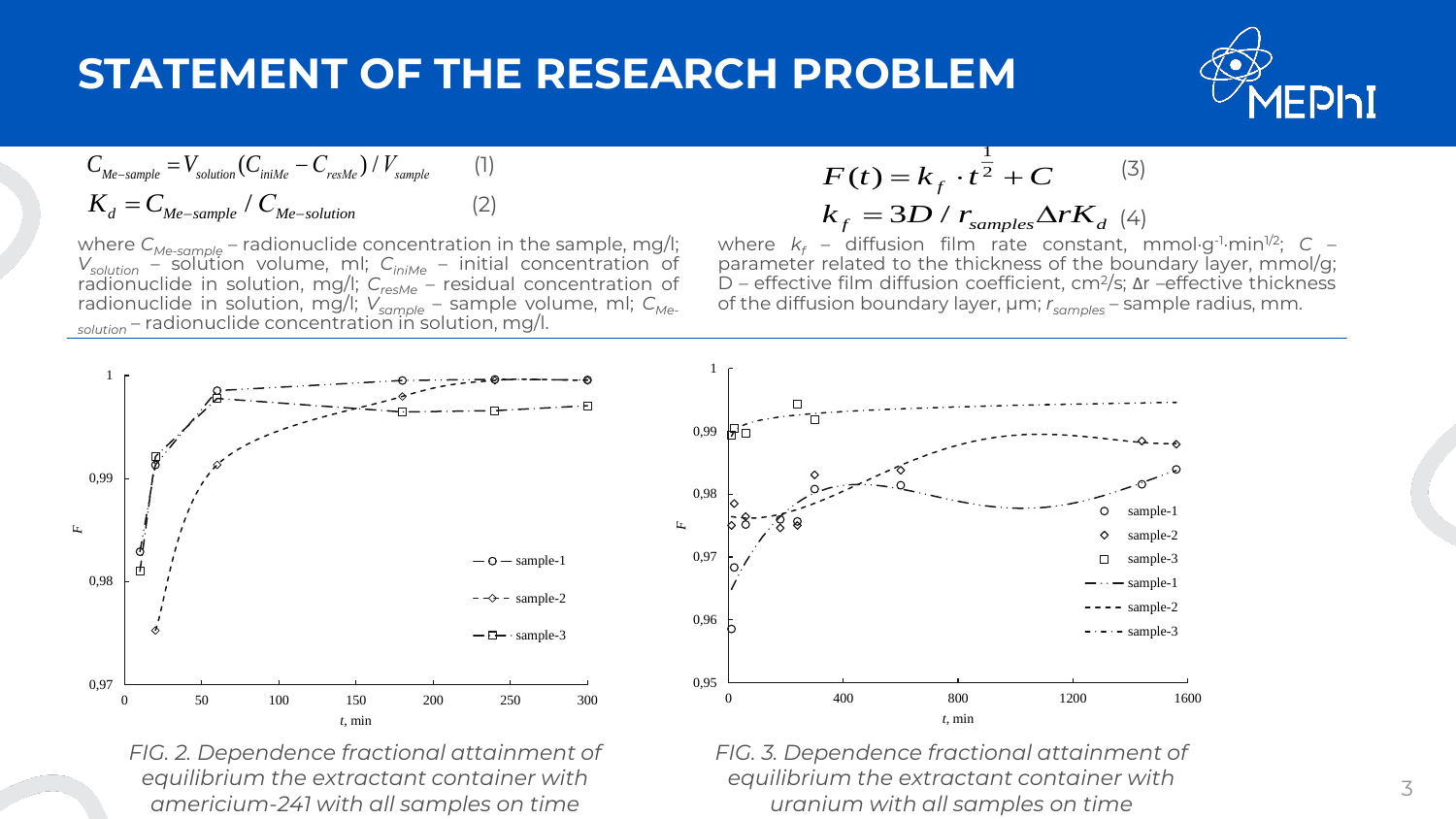## **THE DISCUSSION OF THE RESULTS**



Table 2. Values of kinetic characteristics for americium-241 and uranium

| Sample | <b>Distribution</b><br>coefficient of<br>americium-241 | Distribution<br>coefficient of<br>uranium | Diffusion film<br>rate constant of<br>americium-241,<br>$mmol·g-1·min1/2$ | Diffusion film<br>rate constant of<br>uranium,<br>$mmol·q-1·min1/2$ | Effective film<br>diffusion<br>coefficient of<br>americium-241,<br>$n \cdot 10^{-5}$ cm <sup>2</sup> /s | Effective film<br>diffusion<br>coefficient of<br>uranium, n.10-6<br>cm <sup>2</sup> /s |
|--------|--------------------------------------------------------|-------------------------------------------|---------------------------------------------------------------------------|---------------------------------------------------------------------|---------------------------------------------------------------------------------------------------------|----------------------------------------------------------------------------------------|
|        | 2658                                                   | 62                                        | 0,009                                                                     | 0,008                                                               |                                                                                                         | 0,8                                                                                    |
|        | 3045                                                   | 87                                        | 0,012                                                                     | 0,005                                                               |                                                                                                         |                                                                                        |
|        | 440                                                    | 177                                       | 0,008                                                                     | 0,002                                                               | 0,5                                                                                                     | 0,5                                                                                    |

**AEPhi**